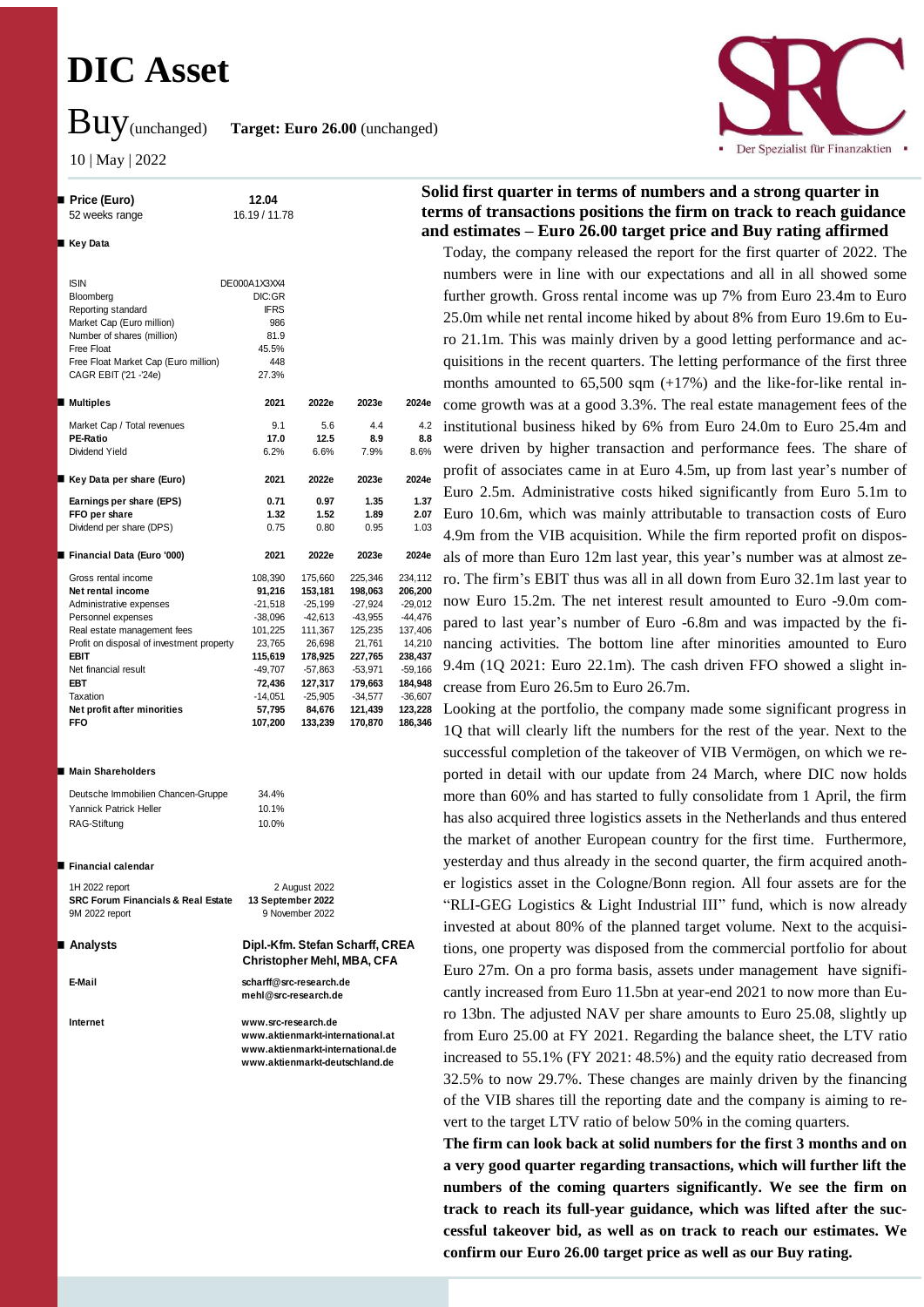





## DIC Asset AG

**Sub-segment:** Commercial property investor CEO Sonja Wärntges Own book / Institutional Business / Managed Accounts CIO Johannes von Mutius (transaction, asset and property management) Patrick Weiden

| Region:<br>Headquarter: |  |  |
|-------------------------|--|--|
| Foundation              |  |  |
| Employees:              |  |  |
|                         |  |  |

P.Schlinkmann@dic-asset.de

**Industry:** Real Estate **Management Board of DIC Asset**

Christian Bock

#### **Region:** Germany **Supervisory Board of DIC Asset:**

Frankfurt Prof. Dr. Gerhard Schmidt **Foundation** 1998 Michael Zahn **Employees:** 306 Prof. Dr. Ulrich Reuter Eberhard Vetter **IR Contact:** Rene Zahnd Dipl.-Kfm. Peer Schlinkmann, CIRO Dr. Angela Geerling

DIC Asset is a strong commercial properties player in the German market with two strong and more or less equally weighted pillars or businesses, which help for a very complementary income and investment structure.

In the Commercial Portfolio DIC Asset does on balance sheet investmenst for their own books , in particular office properties that offer a stable cash income (core / core plus) as well as some value add properties which need more attention to reduce vacancy and increase the intrinsic cash flow in mid-term, in particular by repositioning or revitalization of some assets. This strategy is complemented by an intelligent cycle management to sell some properties at the right time for portfolio optimization and generating additional trading profits. The commercial portfolio has a size of more than Euro 2.2bn at present. A bigger focus will be laid on logistics assets in future. Here, the successful partial takeover of VIB Vermögen is already a big milestone and will further lift the portfolio as can be seen in the grafik below.

In the second pillar, the Institutional Business, the company launches diversified real estate funds for many years, as the DIC Office Balance I was initiated in 2010 and DIC Office Balance II in 2014 and DIC Office Balance III in 2015, all with targeted AuM between Euro 300m and Euro 450m. DIC also initiated funds outside the office topic, for instance with the DIC Retail Balance I fund, which came in Sepptember 2017 with a size of about Euro 250m or the new RLI-GEG Logistics & Light Industrial III fund with a volume of Euro 400m. The institutional business offers a great range of fees for set-up, transactions, asset and property management services for the funds, club deals and and individual mandatess. In addition to a broad income stream from servicing fees there are lucrative equity returns from the co-investment stakes. The assets under management in the Institutional Business steeply increased by almost 50% in 2019, from Euro 3.9bn to Euro 5.7bn, to Euro 7.6bn in 2020 and again steeply to Euro almost Euro 9.3bn in 2021. All activities in the field of fund business (third party mandates) have been bundled under the GEG roof. Both pillars, the Commercial Portfolio and the Institutional Business , are serviced from the group's own asset and property management platform, named DIC Onsite, with branches in Frankfurt, Mannheim, Dusseldorf, Cologne, Hamburg, Munich, Berlin and Stuttgart. The institutional business offers a very steady and lucrative income stream of management fees as well as transaction-related fees and performance fees. In 2020 the real estate management fees significantly hiked 27% to Euro 80m. Another milestone was the takeover of Munich based RLI investors in December 2020 (closing January 2021) with over Euro 700m Assets under Management. This helps to sharpen the profile of DIC in the field of logistics investments and helps to cross sell logistics assets to GEG clients and vice versa. With the RLI deal and further transactions, the total assets base grew to Euro 11.5bn at FY2021 and the management fees hiked to more than Euro 101m. The company aims to reach a Euro 15bn asset base in the mid-term. We assume this is very realistic already in 2023, as the VIB consolidation has already brought the portfolio a big step closer to that target.

The FFO I result of 2021 crossed the Euro 100m mark for the first time and was at more than Euro 107m, up more than 11% from the Euro 96.5m in 2020. For 2022 DIC Asset has lifted its forecast to a range of Euro 130m to Euro 136m for the FFO I result following the successful partial takeover of VIB.

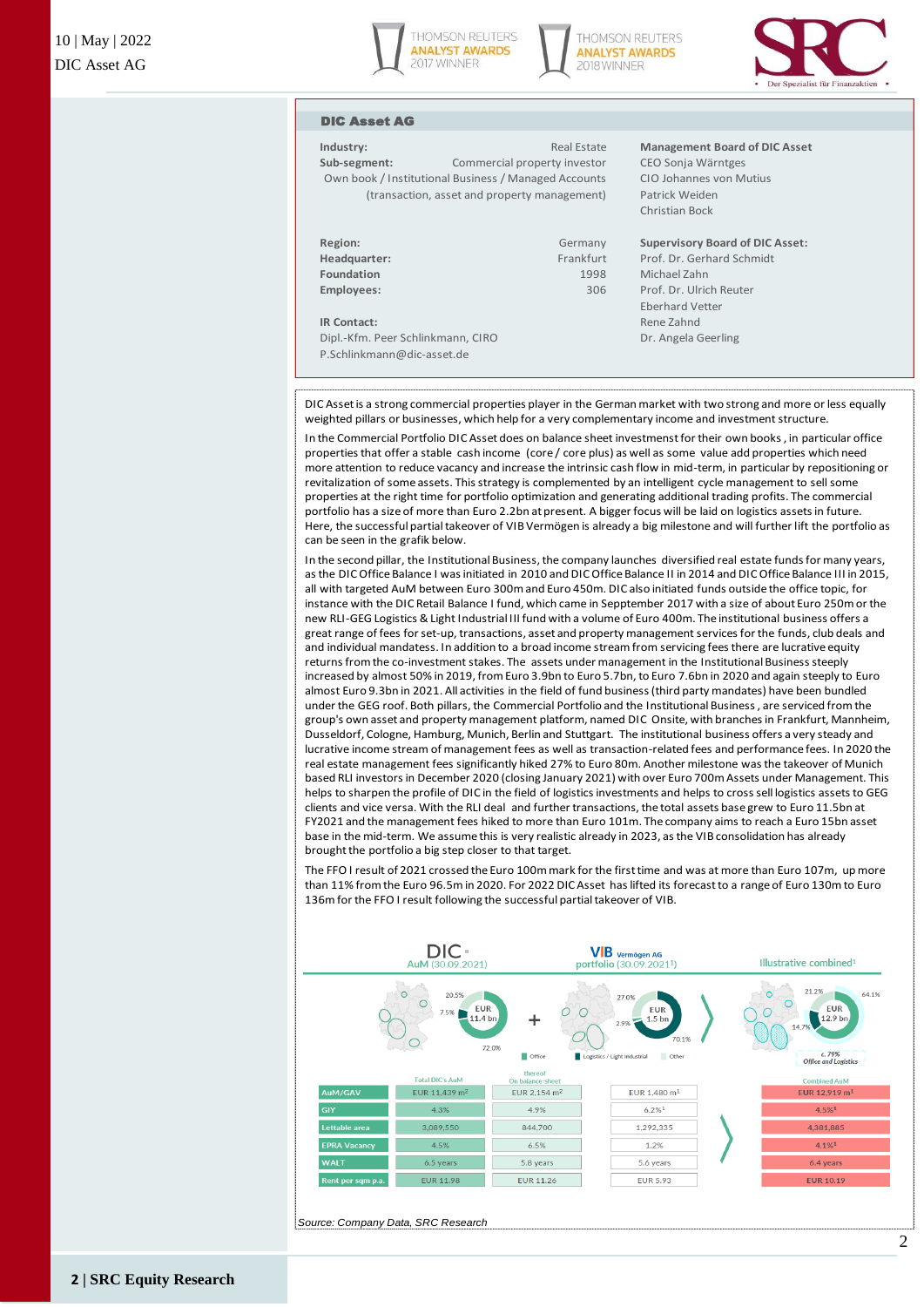**Strengths**



**THOMSON REUTERS ANALYST AWARDS** 2018 WINNER



## **SWOT Analysis**

- The company has a very experienced management team that has a broad network in the industry and a high level of combined knowledge in investments, asset and property management and real estate finance and a year-long and outstanding track record in transactions to foster group's overall earnings with a lucrative deal pipeline.
- The company has its own property management platform (DIC Onsite) operating from 8 German cities in all German core regions for commercial properties, in particular office properties. With DIC Onsite the firm covers the entire value chain for the own properties and third party properties and exploits its platform in a perfect way.
- The commercial portfolio with 93 properties and about 1,500 rental contracts for an annual rental income of more than Euro 103m is a very solid base to deliver a steady cash flow and will now be even further lifted with the consolidation of VIB Vermögen. This stable business is complemented by a lucrative Institutional Business to satisfy the growing demand for stable and lucrative yielding assets from different types of institutional investors. DIC Asset serves a long list of first class clients with demanding and often tailor-made products. Thus, the institutional business is a perfect completion for the group's earnings structure with the additional inflow of asset, property management and set up fees as well as lucrative transaction related fees for buying or selling the properties for the funds and other third party mandates.
- The diversity of business gives DIC Asset a brighter scope in the market, as the company is offered more than 2,000 properties each year. The huge scope in the market gives a bigger impetus at typical market participants, such as banks, real estate brokers and construction firms.

- **Weaknesses**
- **Opportunities**

**Threats**

- The business model as investor AND property manager is not very common in Germany, but more in other countries. We assume that with a longer history and track record of the own trading platform the company gets a higher visibility for their success story which will also translate into higher prices for the DIC Asset share. The hike in dividend from 70 Cents to 75 Cents offers a decent yield of almost 5%.
	- There are synergies at the cost side of institutional business after the GEG takeover of about Euro 3.0m to Euro 3.5m, coming from 2020 on. The RLI Investors takeover also offers synergies and of course important cross sell potential. More  $M \& A$  deals might come in mid-term to boost the growth of assets base in Institutional Business, in office and / or logistics. The successful VIB takeover with a Euro 1.5bn portfolio size was already a big milestone.
- The firm has a very high transparency level with all new EPRA key indicators in their annual report and publishes the annual and quarterly numbers quite early, which should give further credit and higher appreciation at investors.
- A promotion of the DIC Asset share from the SDax to the higher MDax index in the mid-term would be a pushing impetus for the share price. For the moment, the free float market cap is too low, and with 34% of the shares held by Deutsche Immobilien Chancen Group and 10% by RAG Foundation it is a way to go to bring up free float market cap. The mid-term growth of the portfolio to Euro 15bn might still offer the opportunity for MDax.
- A severe economic downturn or shocks like the current Corona pandemic would not impair the P  $\&$  L so much, as the firm does cost accounting. But the institutional demand for commercial properties could decline with a decelerating demand for office space. Furthermore, the letting performance for new lettings or prolongations might dwindle. The 2021 letting performance and space demand draw another picture, so far.
- The general trend for more working in home office accelerating in pandemic times might have a dampening effect on the general space demand. In general, some new economic research reports show that the "working from home effect" on the space demand is overestimated.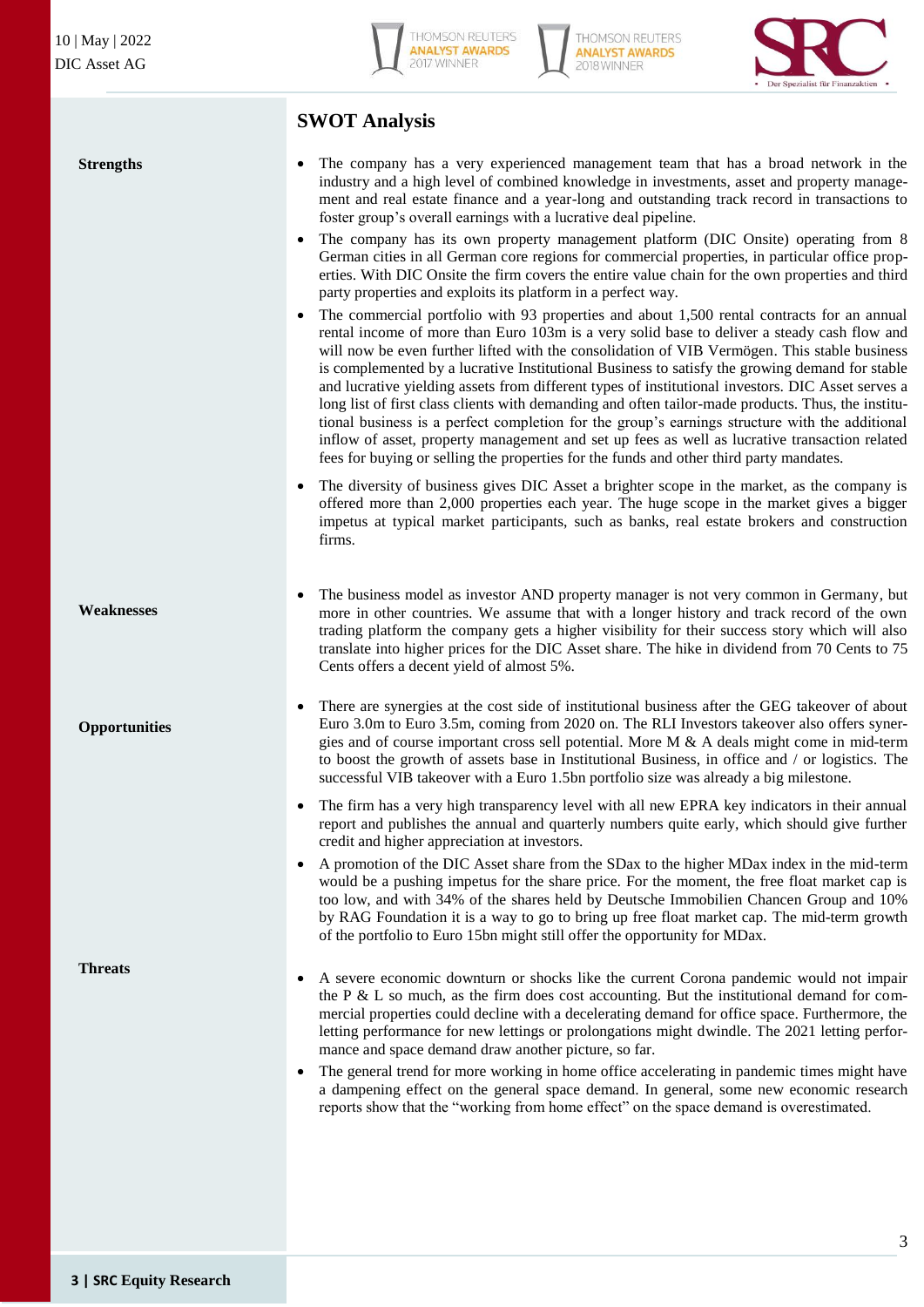## 10 | May | 2022

## DIC Asset AG



THOMSON REUTERS<br>**ANALYST AWARDS**<br>2018 WINNER



| <b>DIC Asset AG</b>                                     |            |           |            |            |            |           | <b>CAGR</b> |
|---------------------------------------------------------|------------|-----------|------------|------------|------------|-----------|-------------|
| 31/12 IFRS ('000)                                       | 2019       | 2020      | 2021       | 2022e      | 2023e      | 2024e     | '21 - '24e  |
|                                                         |            |           |            |            |            |           |             |
| Gross rental income                                     | 101,942    | 100,695   | 108,390    | 175,660    | 225,346    | 234,112   | 29.3%       |
| Ground rents                                            | $-676$     | $-510$    | $-523$     | $-814$     | $-1,045$   | $-1,276$  |             |
| Service charge income on principal basis                | 20,836     | 22,135    | 23,211     | 33,053     | 39,417     | 41,548    |             |
| Service charge expenses on principal basis              | $-23,565$  | $-24,029$ | $-26,415$  | $-39,167$  | $-47,214$  | $-48,974$ |             |
| Other property-related expenses                         | $-10,631$  | $-16,070$ | $-13,447$  | $-15,552$  | $-18,441$  | $-19,210$ |             |
| Net rental income                                       | 87,906     | 82,221    | 91,216     | 153,181    | 198,063    | 206,200   | 31.2%       |
| Administrative expenses                                 | $-17,876$  | $-19,077$ | $-21,518$  | $-25,199$  | $-27,924$  | $-29,012$ |             |
| Personnel expenses                                      | $-27,918$  | $-30,280$ | $-38,096$  | $-42,613$  | $-43,955$  | -44,476   |             |
| Depreciation and amortization                           | $-34,242$  | $-38,774$ | $-42,986$  | $-43,941$  | $-44,284$  | -44,847   |             |
| Real estate management fees                             | 62,883     | 79,722    | 101,225    | 111,367    | 125,235    | 137,406   | 10.7%       |
| Other operating income                                  | 2,616      | 2,222     | 3,815      | 3,146      | 3,255      | 3,180     |             |
| Other operating expenses                                | $-1,979$   | $-1,852$  | $-1,802$   | $-3,714$   | $-4,386$   | $-4,224$  |             |
| Net proceeds from disposal of investment property       | 175,973    | 116,324   | 139,337    | 186,332    | 124,334    | 89,657    |             |
| Carrying amount of investment property disposed         | $-135,457$ | $-84,324$ | $-115,572$ | $-159,634$ | $-102,573$ | $-75,447$ |             |
| Profit on disposal of investment property               | 40,516     | 32,000    | 23,765     | 26,698     | 21,761     | 14,210    |             |
| Net operating profit before financing activities (EBIT) | 111,906    | 106,182   | 115,619    | 178,925    | 227,765    | 238,437   | 27.3%       |
| Share of the profit or loss of associates               | 18,321     | 11,370    | 6,524      | 6,255      | 5,869      | 5,677     |             |
| Interest income                                         | 10,296     | 8,670     | 9,550      | 8,235      | 7,243      | 6,247     |             |
| Interest expenses                                       | $-42,660$  | $-36,760$ | $-59,257$  | $-66,098$  | $-61,214$  | $-65,413$ |             |
| Profit/los before tax (EBT)                             | 97,863     | 89,462    | 72,436     | 127,317    | 179,663    | 184,948   | 36.7%       |
| Current income tax expenses                             | $-13,803$  | $-14,128$ | $-19,447$  | $-17,758$  | $-25,443$  | $-26,874$ |             |
| Deferred tax expenses                                   | $-3,371$   | $-2,222$  | 5,396      | $-8,147$   | $-9,134$   | $-9,733$  |             |
| Tax                                                     | $-17,174$  | $-16,350$ | $-14,051$  | $-25,905$  | $-34,577$  | $-36,607$ |             |
| Net profit                                              | 80,689     | 73,112    | 58,385     | 101,412    | 145,086    | 148,341   | 36.5%       |
| <b>Minorities</b>                                       | $-222$     | 3,099     | 590        | 16,736     | 23,647     | 25,113    |             |
| Net profit after minorities                             | 80,911     | 70,013    | 57,795     | 84,676     | 121,439    | 123,228   | 28.7%       |
| <b>FFO</b>                                              | 95.0       | 96.5      | 107.2      | 133.2      | 170.9      | 186.3     | 20.2%       |
|                                                         |            |           |            |            |            |           |             |
| Number of shares ('000)                                 | 71,713     | 79,421    | 81,504     | 87,591     | 90,214     | 90,214    |             |
| Earnings per share                                      | 1.13       | 0.88      | 0.71       | 0.97       | 1.35       | 1.37      |             |
| FFO per share                                           | 1.32       | 1.22      | 1.32       | 1.52       | 1.89       | 2.07      |             |
| Dividend per share                                      | 0.66       | 0.70      | 0.75       | 0.80       | 0.95       | 1.03      |             |



## Assets under Management (in million Euros)

**4 | SRC Equity Research**

4